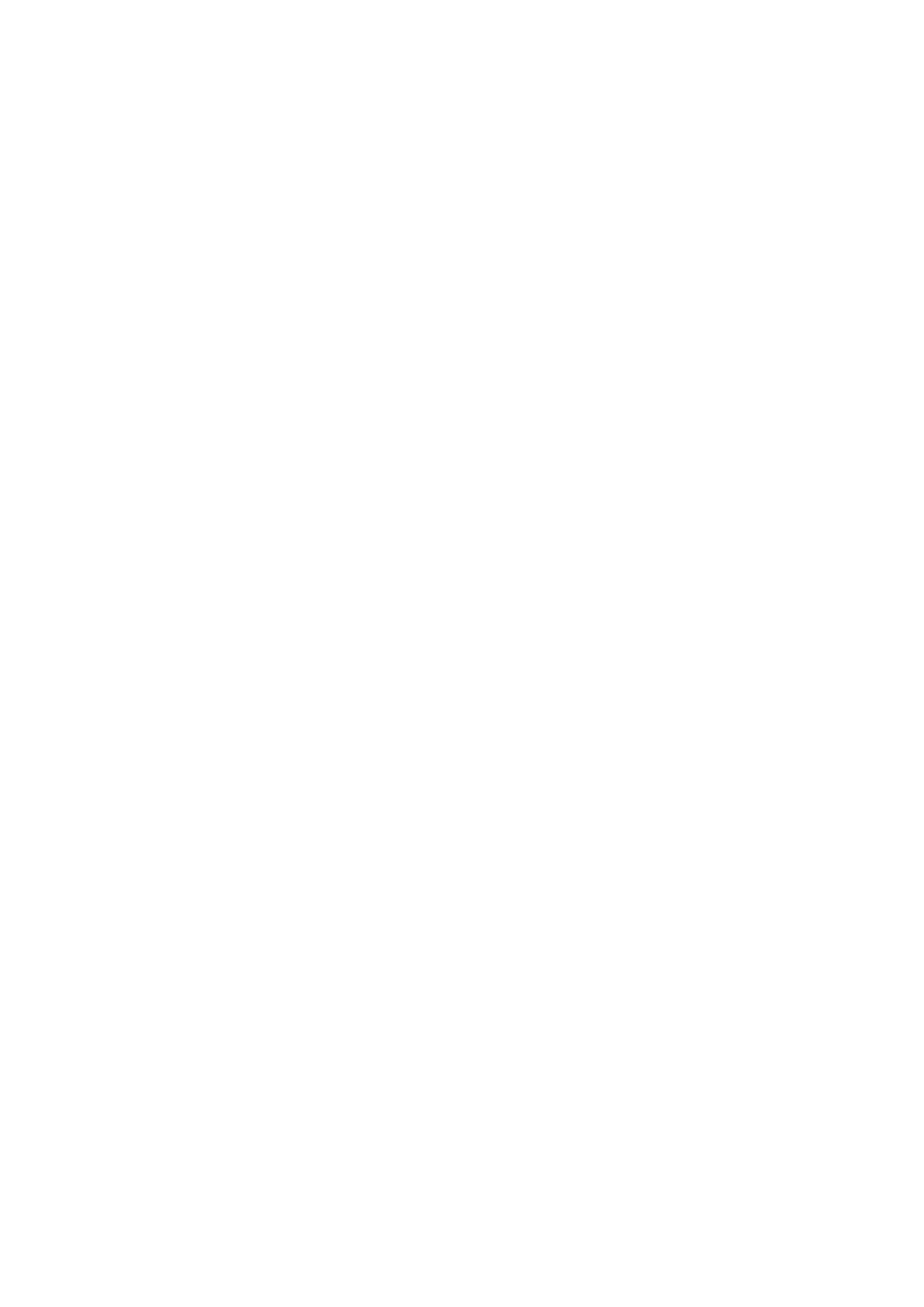

## **1 Welcome**

Member K Mealamu led the meeting in prayer.

## **2 Apologies**

Resolution number PPK/2022/33

MOVED by Chairperson B Catchpole, seconded by Member S Smurthwaite:

#### **That the Papakura Local Board:**

**a) accept the apology from Member G Hawkins and note the apologies from Councillors A Dalton and D Newman for absence.**

**CARRIED**

## **3 Declaration of Interest**

There were no declarations of interest.

## **4 Confirmation of Minutes**

Resolution number PPK/2022/34

MOVED by Chairperson B Catchpole, seconded by Member F Auva'a:

#### **That the Papakura Local Board:**

**a) confirm the ordinary minutes of its meeting, held on Wednesday, 23 February 2022, as true and correct.**

**CARRIED**

## **5 Leave of Absence**

There were no leaves of absence.

#### **6 Acknowledgements**

#### **6.1 Acknowledgement – Raymond Wallace**

The board acknowledged the passing of Raymond (Ray) Wallace on 3 March 2022. Ray and his family are synonymous with New Zealand horse racing and were a major influence on the racing industry. Ray's love of horses led to his successful horse training career, working at his facilities located in Takanini and Papakura.

Resolution number PPK/2022/35

MOVED by Chairperson B Catchpole, seconded by Deputy Chairperson J Robinson:

#### **That the Papakura Local Board:**

**a) acknowledge the passing of Mr Raymond Wallace.**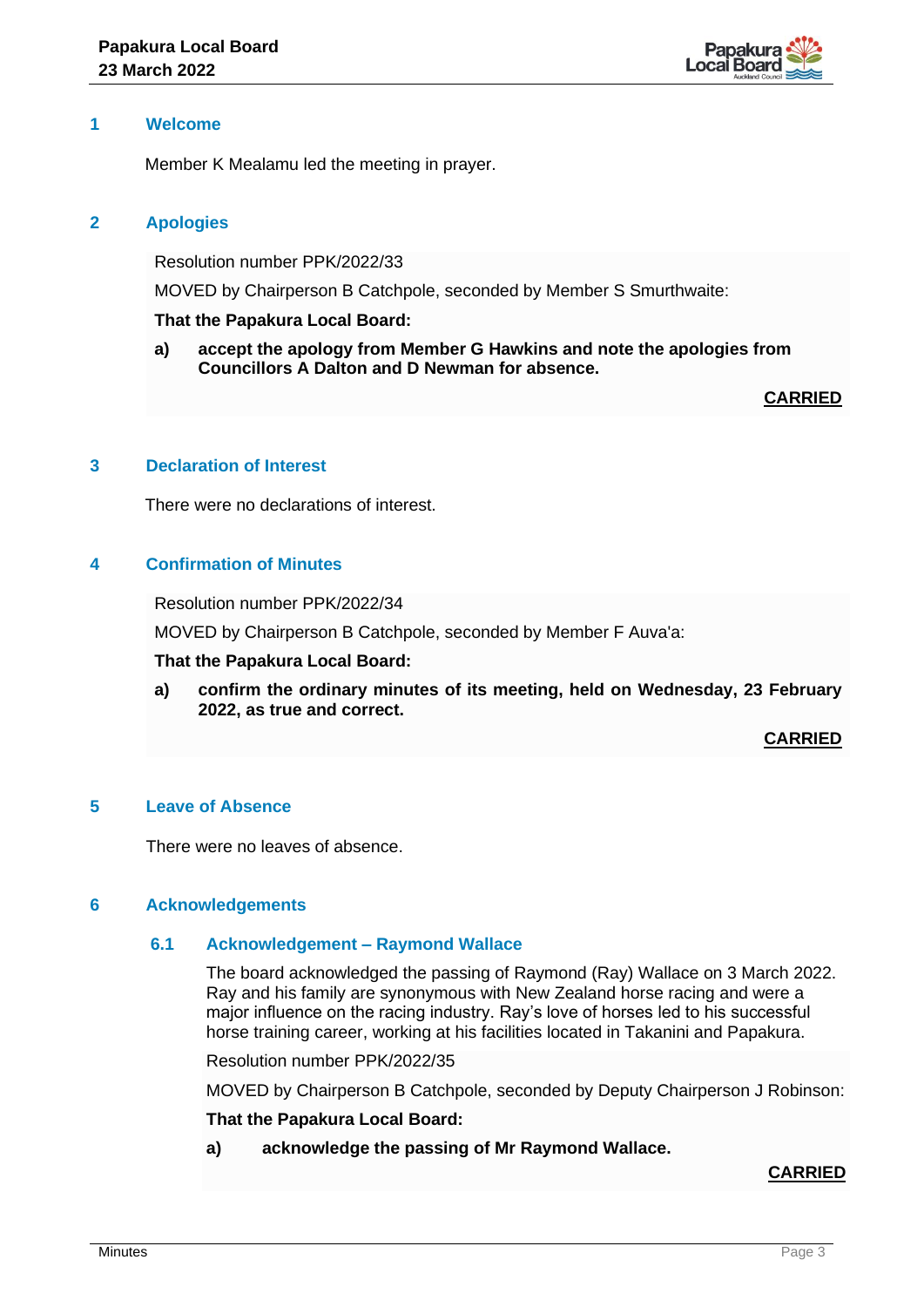

## **7 Petitions**

There were no petitions.

#### **8 Deputations**

#### **8.1 Deputation - Supreme Sikh Society New Zealand**

Daljit Singh and Chandandeep Kaur of Supreme Sikh Society New Zealand were in attendance and provided an update on their COVID response and shared with the board their aspiration for a name change to part of Takanini School Road.

Resolution number PPK/2022/36

MOVED by Chairperson B Catchpole, seconded by Deputy Chairperson J Robinson:

#### **That the Papakura Local Board:**

**a) thank Daljit Singh and Chandandeep Kaur from the Supreme Sikh Society New Zealand for their attendance and presentation to the board.**

**CARRIED**

#### **8.2 Deputation - Fix Up, Look Sharp**

Jane Treseder, Director - Fix Up, Look Sharp was in attendance and provided an update the board on the work they do and also thanked the board for their support which has enabled them to serve the tāne in the Papakura community.

Resolution number PPK/2022/37

MOVED by Chairperson B Catchpole, seconded by Member F Auva'a:

#### **That the Papakura Local Board:**

**a) thank Jane Treseder, Director - Fix Up, Look Sharp, for her attendance and presentation to the board.**

#### **CARRIED**

## **8.3 Deputation - Reading Warrior**

This item was withdrawn.

#### **9 Public Forum**

There was no public forum.

#### **10 Extraordinary Business**

There was no extraordinary business.

#### **11 Governing Body Member's Update**

There was no Governing Body Member's Update due to apologies for absence from Councillors A Dalton and D Newman.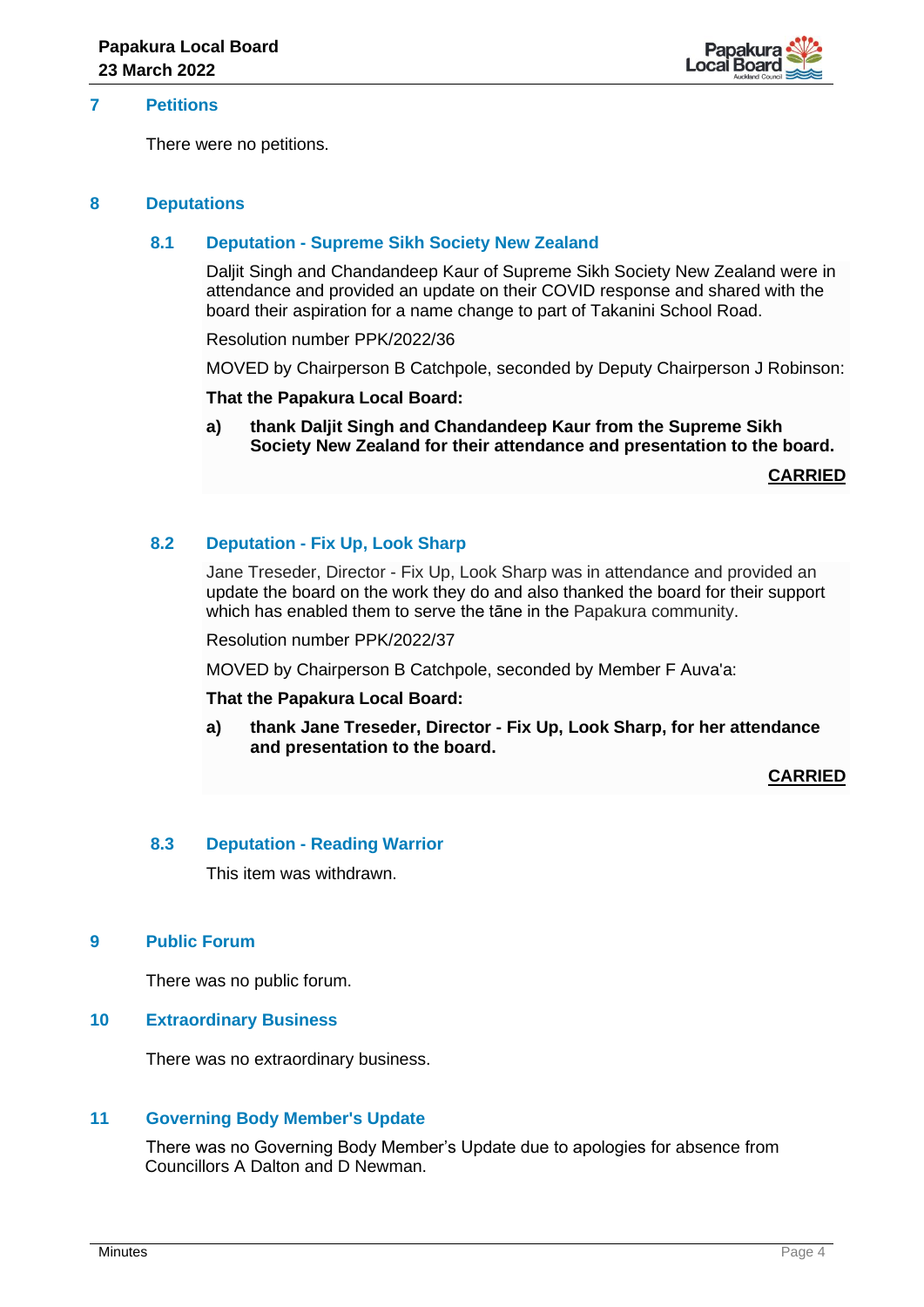

## **12 Chairperson's Update**

Resolution number PPK/2022/38

MOVED by Chairperson B Catchpole, seconded by Member K Mealamu:

**That the Papakura Local Board:**

**a) receive the verbal report from the Papakura Local Board Chairperson.**

**CARRIED**

## **13 Keri Downs Park, Papakura - park renewals**

Resolution number PPK/2022/39

MOVED by Chairperson B Catchpole, seconded by Member F Auva'a:

**That the Papakura Local Board:**

- **a) approve the removal of the skate bowl at Keri Downs Park and redevelop the park to provide two half basketball courts as per Attachment A of the agenda report entitled "Keri Downs Park, Papakura – park renewals".**
- **b) request staff to progress the Keri Downs Park, Papakura – park renewals project to detailed design and construction.**

**CARRIED**

## **14 Auckland Transport Update for the Papakura Local Board**

Note: Changes to the original motion, adding clause b) and c) with the agreement of the meeting.

Resolution number PPK/2022/40

MOVED by Chairperson B Catchpole, seconded by Deputy Chairperson J Robinson:

**That the Papakura Local Board:**

- **a) receive the March 2022 report from Auckland Transport.**
- **b) request a workshop on options for allocating the remaining Local Board Capital Transport Fund.**
- **c) request Auckland Transport investigate safety issues on Settlement Road including:**
	- **i) speeding vehicles and heavy trucks**
	- **ii) vehicles running red lights at the intersection of Opāheke Road and Settlement Road**
	- **iii) the safety of residents turning into their properties between Opāheke Road and Great South Road.**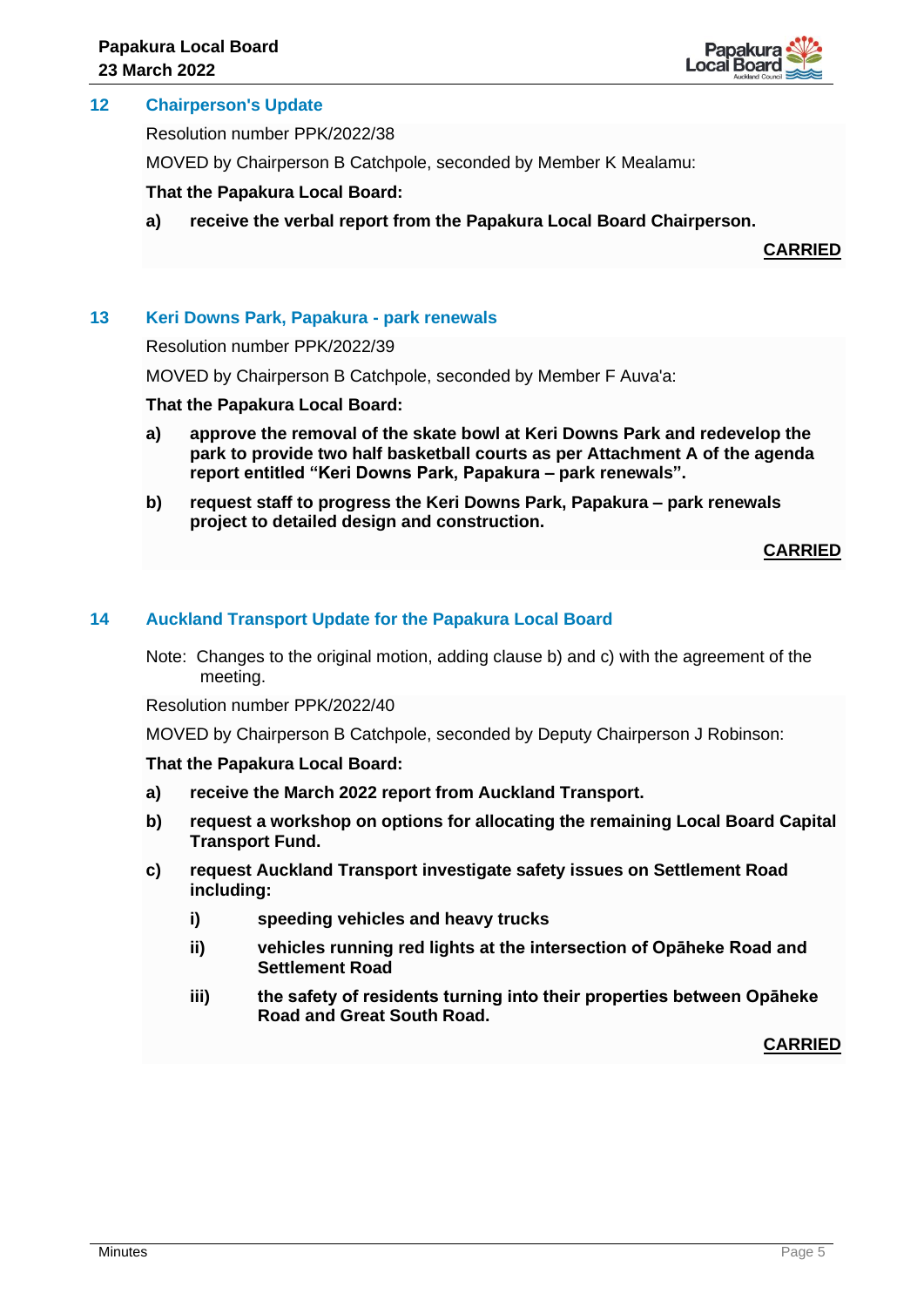

## **15 Local board input to development of Auckland Transport's Interim Speed Management Plan**

Note: Changes to the original motion, amending clause a) and b) with the agreement of the meeting.

Resolution number PPK/2022/41

MOVED by Chairperson B Catchpole, seconded by Member S Smurthwaite:

#### **That the Papakura Local Board:**

- **a) support the introduction of an interim Auckland Speed Management Plan.**
- **b) provide the following list of roads within the Papakura Local Board area that should be reviewed when staff develop the proposed Interim Auckland Speed Management Plan:**
	- **i) Hingaia Road;**
	- **ii) Walters Road;**
	- **iii) Old Wairoa Road;**
	- **iv) Pararekau Road;**
	- **v) Kelvin Road;**
	- **vi) Opāheke Road;**
	- **vii) Boundary Road;**
	- **viii) Harbourside Drive;**
	- **ix) Grove Road;**
	- **x) Beach Road;**
	- **xi) Settlement Road**
	- **xii) Te Napi Drive.**

#### **CARRIED**

## **16 Council-controlled Organisations Quarterly Update: Quarter Two 2021/2022**

Note: Changes to the original motion, amending clause a) and b) with the agreement of the meeting.

Resolution number PPK/2022/42

MOVED by Chairperson B Catchpole, seconded by Deputy Chairperson J Robinson:

#### **That the Papakura Local Board:**

- **a) receive the Council-controlled Organisations Quarterly Report for Quarter Two 2021/2022.**
- **b) approve updates to the Joint CCO Engagement Plan 2021/2022, subject to the following amendments:**
	- **i) add the Heritage Interpretation Strategy adopted 23 February 2022 to the list of local board plans and strategies.**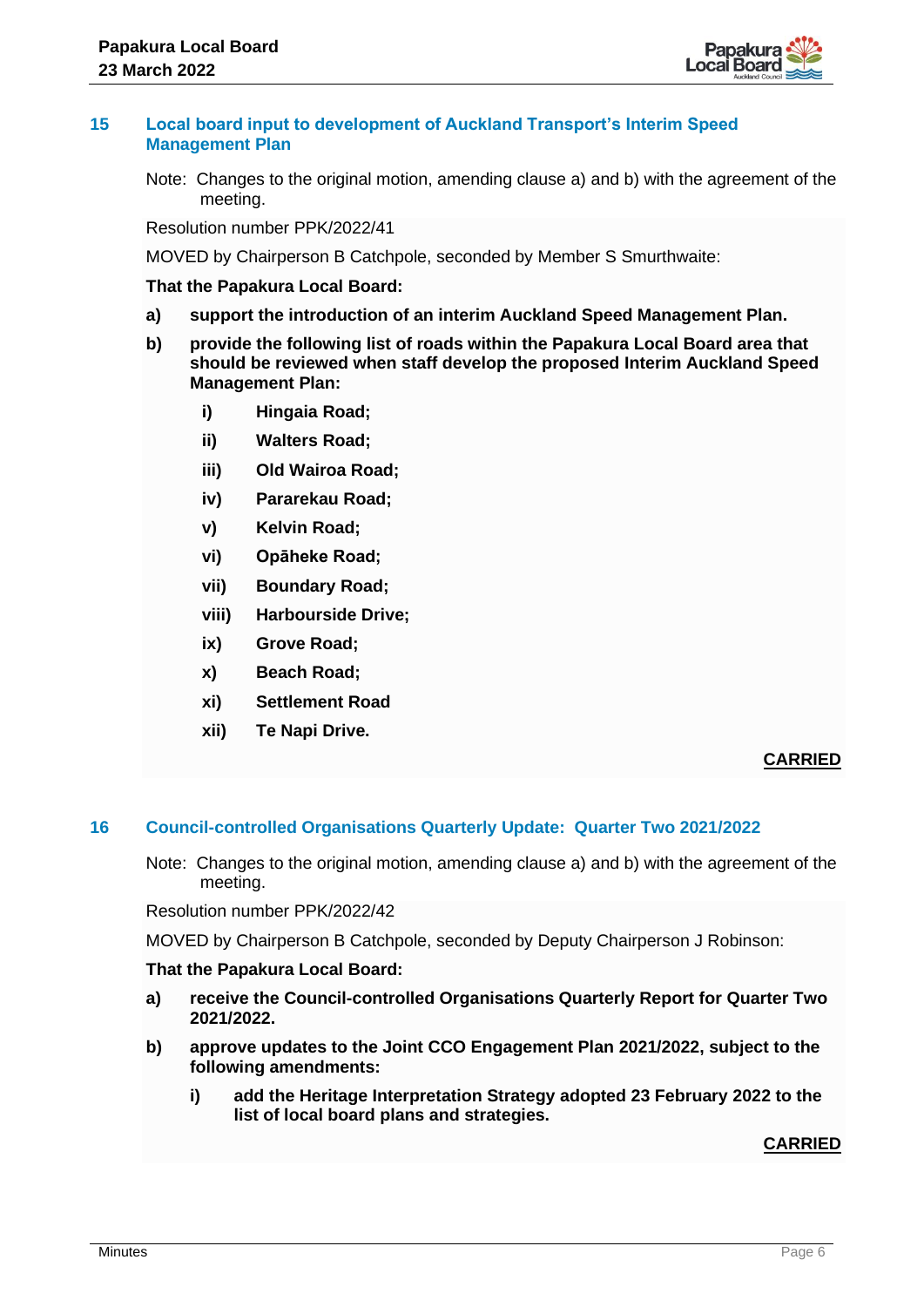

## **17 Papakura Local Board Work Programme Reallocations 2021/2022**

Note: Changes to the original motion, adding clause b) and c) with the agreement of the meeting.

Resolution number PPK/2022/43

MOVED by Chairperson B Catchpole, seconded by Member K Mealamu:

#### **That the Papakura Local Board:**

- **a) approve the reallocation of \$9,800 underspend budget from Customer and Community Services Work Programme 2021/2022 line 413 - 'Anzac Services Papakura' towards the following activity:**
	- **i) Customer and Community Services Work Programme 2021/2022- ID 418 Community Grants Papakura - \$9,800.**
- **b) approve reallocation of \$8,000 underspend budget from Customer and Community Services Work Programme 2021/2022 line 26281 - 'Mangrove Seedling & Juvenile Removal' towards the following activity:**
	- **i) Customer and Community Services Work Programme 2021/2022- ID 418 Community Grants Papakura - \$8,000.**
- **c) request the Infrastructure and Environmental Services 2021/2022 work programme (adopted 23 June 2021, resolution PPK/2021/107) line no. 706, Te Koiwi Pond Enhancement, be amended as follows:**
	- *i)* **the activity description be amended to read:**

*Supporting a partnership approach which honours kaitiakitanga responsibilities upheld by mana whenua and Papakura Marae in respect of regenerating Te Koiwi Park and Pond. This year funding will go into the engagement of an ecological restoration specialist and rangatahi Māori put forward by Papakura Marae to develop a paid reciprocal learning partnership to be put in place supporting personnel from the marae community to work together. To include discovery and enquiry (ako) to cocreate a holistic planting and maintenance plan for the ponds which. This will awhi the marae to work alongside mana whenua in capturing the whakapapa, Kaumātua cultural narratives and kōrero tuku iho to inform ecological design and restoration mahi in relation to wai. The plan will likely include weeding around the ponds and planting of appropriate indigenous species to be implemented in year two and three.* 

**ii) the activity benefit be amended to read:**

*Community education will bring to life community dreams that remember and respect the connection between tangata and wai – ko wai tātou. Support of an education programme encouraging reconnection with tikanga, tohu and Mātauranga Māori in relation to wai, reaffirming identity and supporting hauora / wellbeing. Highlighting career pathways mō te taiao. Further actions will be developed in alignment with priorities identified by Papakura Marae.*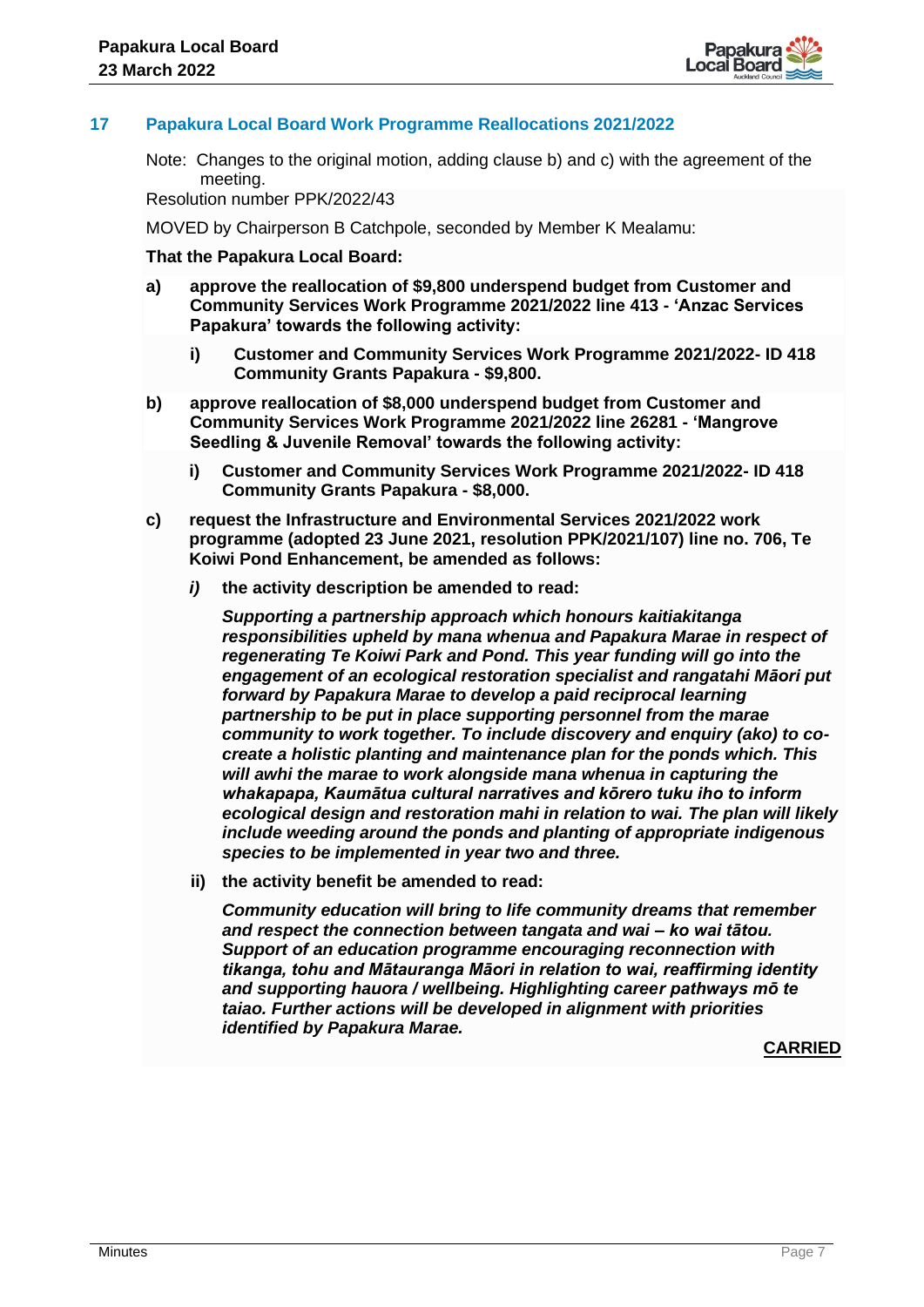

## **18 Urgent decision - Papakura Local Board - grant for a plaque - Drury Runciman Cenotaph**

## Resolution number PPK/2022/44

MOVED by Chairperson B Catchpole, seconded by Member F Auva'a:

## **That the Papakura Local Board:**

**a) note the urgent decision of the Papakura Local Board dated 11 March 2022 to grant \$575 to the Drury Community Committee towards a plaque as follows:**

## *That the Papakura Local Board:*

*a) approve the Drury Community Committee local grant application (LG2214- 201) for \$575 towards the purchase of a bronze plaque acknowledging the local community for all the contributions towards the Drury Runciman cenotaph, subject to consultation with the appropriate staff regarding the location of the plaque.*

**CARRIED**

## **19 For Information: Reports referred to the Papakura Local Board**

Resolution number PPK/2022/45

MOVED by Chairperson B Catchpole, seconded by Member S Smurthwaite:

## **That the Papakura Local Board:**

## **a) receive the following information from other local board meetings:**

|                         | No. | <b>Report Title</b>                                                                                                                                                                   | <b>Item</b><br>no. | <b>Meeting Date</b>        | <b>Governing Body</b><br><b>Committee or</b><br><b>Council</b><br><b>Controlled</b><br><b>Organisation or</b><br><b>Forum or Local</b><br><b>Board</b> |
|-------------------------|-----|---------------------------------------------------------------------------------------------------------------------------------------------------------------------------------------|--------------------|----------------------------|--------------------------------------------------------------------------------------------------------------------------------------------------------|
| $\overline{\mathbf{1}}$ |     | <b>Notice of Motion - Managed</b><br><b>Notice of Motion -</b><br><b>Compliance and Bylaw</b><br><b>Enforcement</b>                                                                   | 12                 | <b>16 February</b><br>2022 | Kaipātiki Local<br><b>Board resolutions</b><br>circulated to all<br>local boards for<br>their information                                              |
| $\overline{2}$          |     | <b>Auckland Council</b><br>submission on the<br>Hākaimangō-Matiatia<br><b>Marine Reserve</b>                                                                                          | 29.1               | <b>16 February</b><br>2022 | Kaipātiki Local<br><b>Board resolutions</b><br>circulated to all<br>local boards for<br>their information                                              |
| 3                       |     | <b>Notice of Motion -</b><br><b>Chairperson Ruth Jackson</b><br>- Compliance and Bylaw<br><b>Enforcement</b>                                                                          | 12                 | <b>15 February</b><br>2022 | <b>Devonport-</b><br><b>Takapuna Local</b><br><b>Board resolutions</b><br>circulated to all<br>local boards for<br>their information                   |
| $\overline{\mathbf{A}}$ |     | <b>Notice of Motion: Member J</b><br>Rose to recommend that<br><b>Auckland Council adopt</b><br>the Waka Kotahi<br>"Guidelines for restricting<br>traffic for Play Streets<br>events" | 13                 | 23 February<br>2022        | <b>Whau Local</b><br><b>Board resolutions</b><br>circulated to all<br>local boards for<br>their information                                            |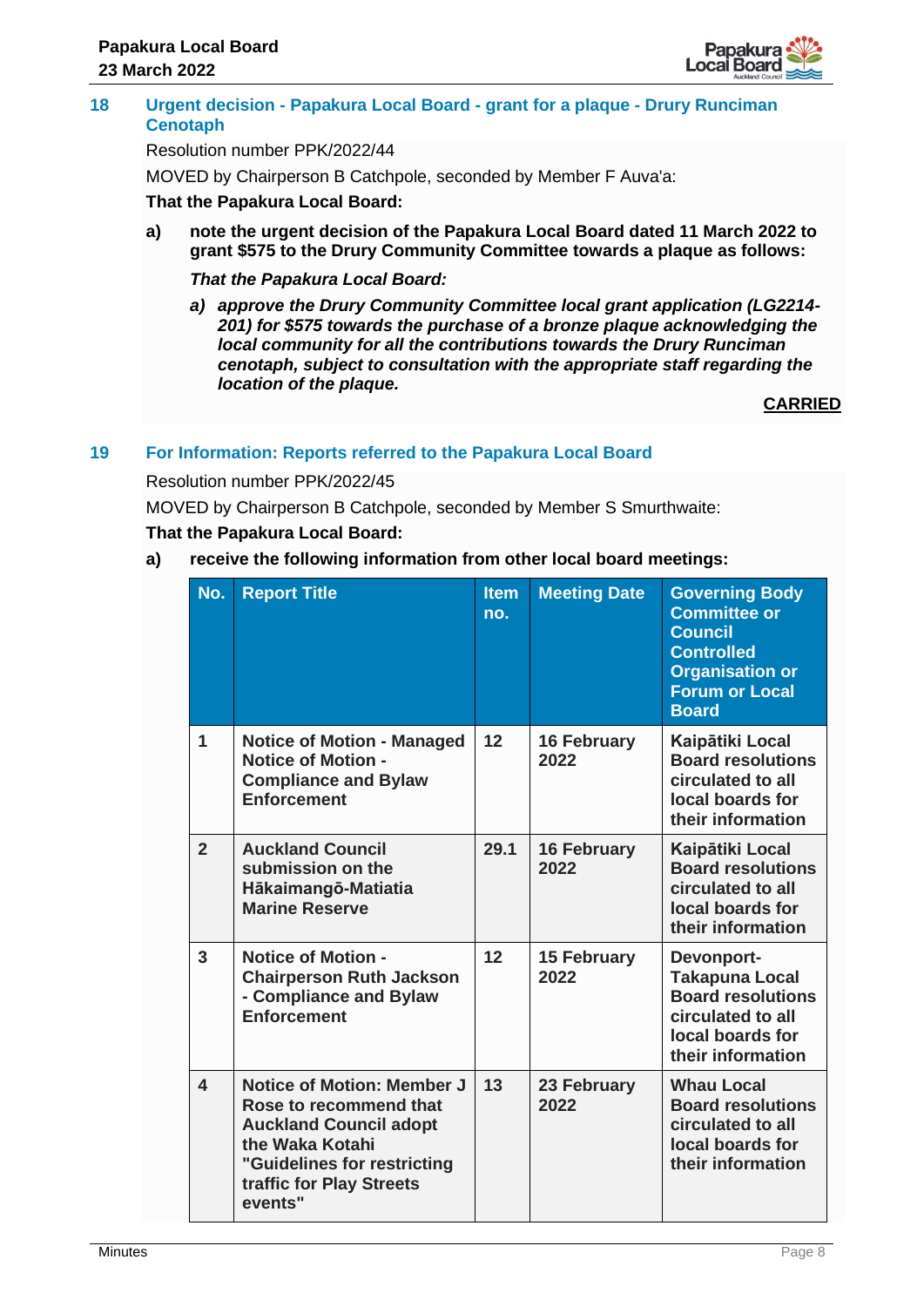

| 5 | <b>Notice of Motion - Member</b><br>Alexis Poppelbaum - Bylaw<br>and legislative compliance<br>enforcement | 12 | 17 February<br>2022 | <b>Hibiscus and</b><br><b>Bays Local Board</b><br>resolutions<br>circulated to all<br>local boards for<br>their information |
|---|------------------------------------------------------------------------------------------------------------|----|---------------------|-----------------------------------------------------------------------------------------------------------------------------|
|---|------------------------------------------------------------------------------------------------------------|----|---------------------|-----------------------------------------------------------------------------------------------------------------------------|

## **CARRIED**

# **20 Papakura Local Board Governance Forward Work Calendar - October 2021**

Resolution number PPK/2022/46

MOVED by Chairperson B Catchpole, seconded by Member K Mealamu:

## **That the Papakura Local Board:**

**a) note the Governance Forward Work Calendar.**

**CARRIED**

## **21 Papakura Local Board Achievements Register 2019-2022 Political Term**

Resolution number PPK/2022/47

MOVED by Chairperson B Catchpole, seconded by Deputy Chairperson J Robinson:

## **That the Papakura Local Board:**

**a) note the Papakura Local Board Achievements Register for the 2019-2022 political term.**

| <b>Date</b>          | <b>Achievement</b>                                                                          |
|----------------------|---------------------------------------------------------------------------------------------|
| <b>11 March 2022</b> | Attended the LGNZ Auckland Zone meeting.                                                    |
| <b>9 March 2022</b>  | <b>Attended the Papakura Commercial Projects</b><br>Group meeting.                          |
| <b>7 March 2022</b>  | Presented at the Plan Change Hearing: PC67 -<br>Hingaia 1 Precinct.                         |
| 3 March 2022         | <b>Attended the Community Impact Forum.</b>                                                 |
| 2 March 2022         | <b>Attended the Auckland Airport Noise Control</b><br><b>Committee meeting.</b>             |
| 1 March 2022         | Te Aakitai Waiohua Feedback Hui 2022/23<br><b>Annual Budget with Southern Local Boards.</b> |
| 1 March 2022         | Attended Kuraconnect monthly meeting.                                                       |
| 28 February 2022     | <b>Attended Papakura Business Association's</b><br>monthly meeting                          |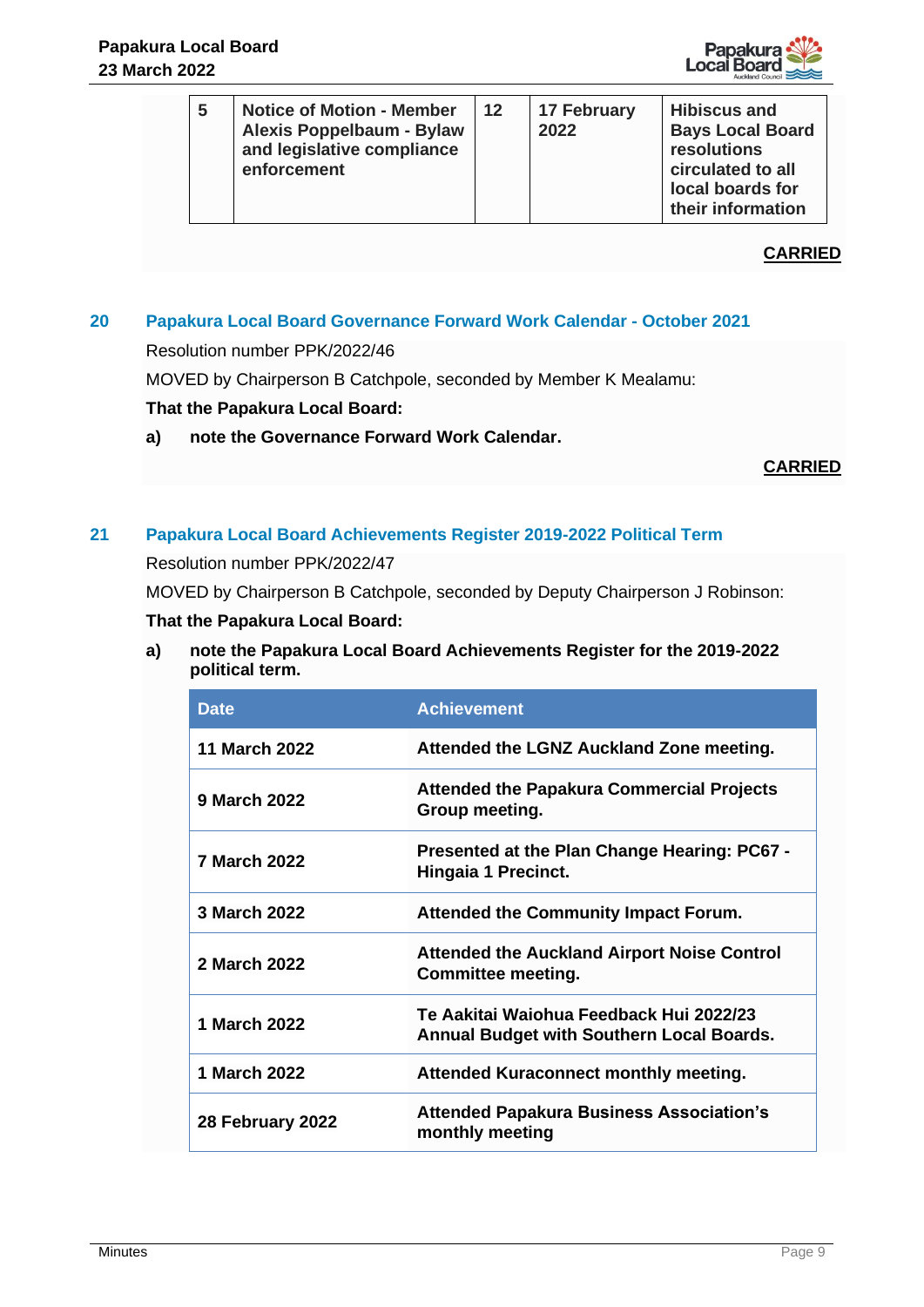

| 25 February 2022 | Mihi Whakatau online welcome of Tuia<br>Rangatahi by Auckland Council Southern Board<br>Mentors.                                                                                                                                                                                                                                                                 |
|------------------|------------------------------------------------------------------------------------------------------------------------------------------------------------------------------------------------------------------------------------------------------------------------------------------------------------------------------------------------------------------|
| 23 February 2022 | Approved the proposed venue hire fees for the<br>bookable spaces in Te Paataka Koorero o<br>Takaanini, Takaanini Library and Community<br>Hub.                                                                                                                                                                                                                   |
| 23 February 2022 | Adopted Te Rautaki Whakamaarama moo ngaa<br>Waahi Tuku Iho - the Papakura Heritage<br><b>Interpretation Strategy.</b>                                                                                                                                                                                                                                            |
| 23 February 2022 | <b>Provided feedback on:</b><br>• Auckland Transport proposed speed limit<br>changes (Tranche 2A);<br>Proposal to make a Freedom Camping in<br>Vehicles Bylaw 2022;<br><b>Proposal to amend the Property</b><br>$\bullet$<br><b>Maintenance and Nuisance Bylaw 2015;</b><br>Proposal to make a new Signs Bylaw 2022;<br>Proposal to amend Stormwater Bylaw 2015. |
| 23 February 2022 | Approved the name 'Koromiko Way' for the new<br>private road created by way of subdivision at 54<br>Parkhaven Drive, Papakura.                                                                                                                                                                                                                                   |
| 22 February 2022 | <b>Attended Planet Youth meeting.</b>                                                                                                                                                                                                                                                                                                                            |
| 21 February 2022 | <b>Attended Crimewatch meeting.</b>                                                                                                                                                                                                                                                                                                                              |

# **CARRIED**

## **22 Papakura Local Board Workshop Records**

Resolution number PPK/2022/48

MOVED by Chairperson B Catchpole, seconded by Member F Auva'a:

## **That the Papakura Local Board:**

- **a) note the Papakura Local Board workshop records from:**
	- **i) 9 February 2022;**
	- **ii) 16 February 2022;**
	- **iii) 2 March 2022.**